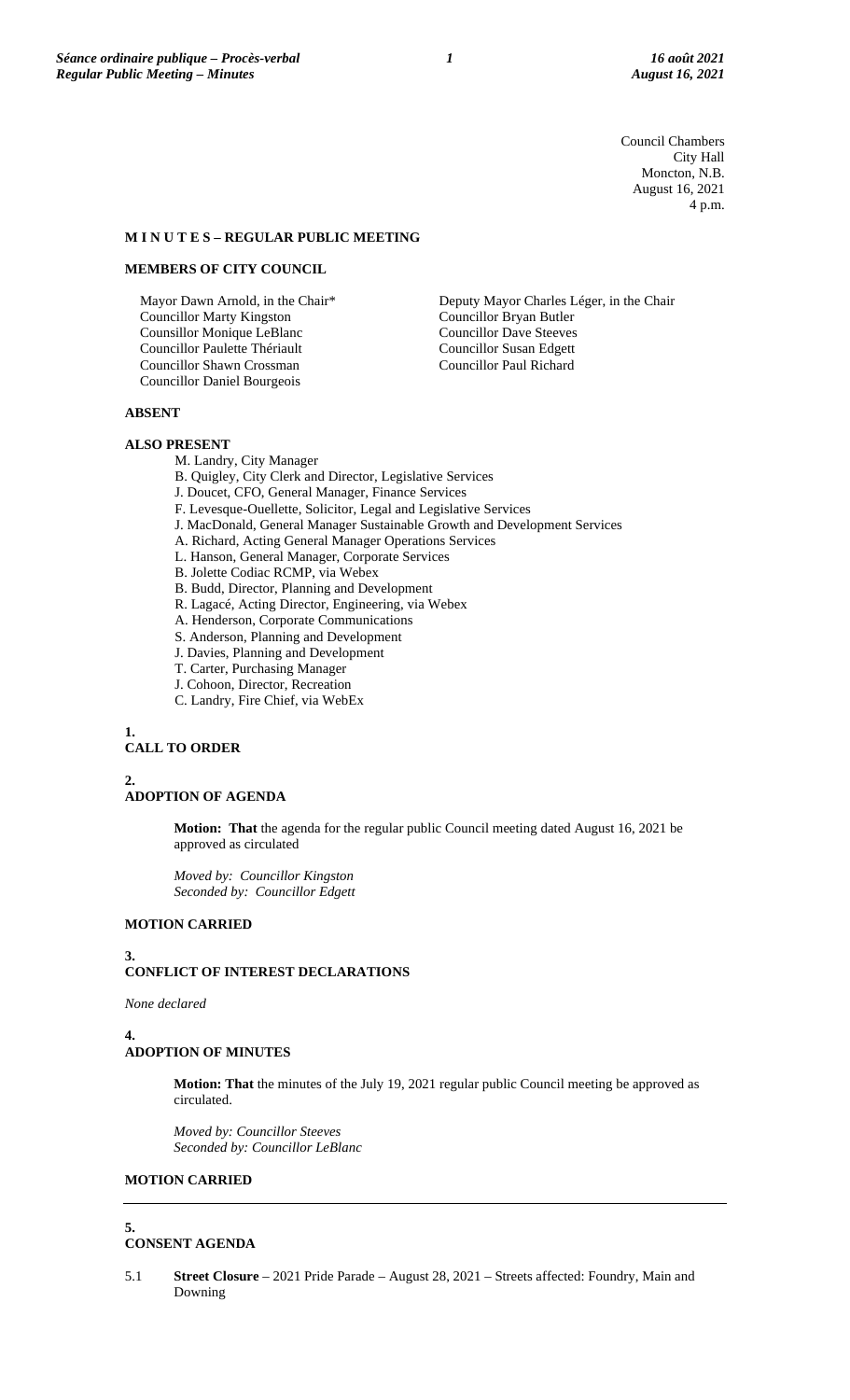**Motion: That** the organizers of the River of Pride festival be granted permission for the following:

- Full street closure of Foundry Street from Main Street to Record Street, from 8:30 a.m. to 2:30 p.m. on August 28, 2021 for parade line up and staging.
- Parade closure of Main Street at 1:15 p.m. proceeding East from Main Street and Foundry Street to Downing Street to disband at Riverfront Park.
	- o Closure of Main Street from Bonaccord Street to Mechanic Street, and closure of Downing Street from Main Street to Assomption Boulevard for parade.
	- o The duration of the parade closure will be approximately one hour and the street will be opened as the procession moves along.
- 5.2 **Street Closure** Cats Cup September 11, 2021 Street affected: Canada

**Motion: That** the organizers of the 2021 Cats Cup be granted permission for the following:

• a full street closure of Canada Street from the Hyatt Place parking lot entrance to the Indigo parking lot on Canada Street from 6 a.m. to 3 p.m. on September 11, 2021

**Motion : That** the consent agenda be **approved** as follows:

- **Street Closure** 2021 Pride Parade August 28, 2021 Streets affected: Foundry, Main and Downing
- **Street Closure** Cats Cup September 11, 2021 Street affected: Canada

*Moved by: Councillor LeBlanc Seconded by: Councillor Kingston*

# **MOTION CARRIED**

# **PUBLIC AND ADMINISTRATION PRESENTATIONS**

# **6.1 PUBLIC PRESENTATIONS**

5 minutes

**6.**

6.1.1 **Presentation** – CHEA – Public Education Campaign – Bridget Murphy, President and Heather Fraser, 1<sup>st</sup> Vice-President

Representatives from CHEA Executive, Bridget Murphy and Heather Fraser came before Council to provide an overview of the Union's employees and their roles within the City of Moncton.

The Association is embarking upon an annual education campaign to foster greater public awareness of the essential role the approximate 223 inside and outside employees play in the Corporation and its daily operations.

City Hall employees provide a variety of essential services spanning across the entire corporation. These include support services to the Fire Department, RCMP and OCC, Magnetic Hill Zoo, Highfield Pumping Station, Operations Centre, Parks and Leisure operations, Economic Development, MID, Information Systems, Finance, Purchasing, Revenue, Corporate Communications, Urban Planning, Engineering, Building Inspection, City Clerk's Office - Secretariat to City Council, etc.

Numerous CHEA employees are in supervisory positions and are also involved in projects that significantly impact the City. Many others attend meetings and participate in committees that help formulate recommendations that shape and benefit the City as a whole.

Councillor Butler thanked CHEA employees for the work that they do for the City of Moncton.

Councillor Crossman requested that discussion take place for the connection of McLaughlin and Irishtown Nature Parks.

6.1.2 **Presentation** – Humanity Project - Request for Additional Funding – Charles Burrell

The Humanity Project has recently acquired a 170-acre farm in Salisbury, NB that will be repurposed as a rehabilitation and reintegration centre for those suffering from addiction and mental illness. Mr. Burrell indicated that the plan is to grow enough food to provide the residents at the farm, as well as the Humanity Project on Saint George Street.

This project will provide a purpose for the residents.

Step 1 – Rehabilitation – which will include mental health services.

Step 2 – Reintegration – this part of the program is to help the residents be integrated into society. The Humanity Project has partnered with BreeLove Counselling Services, as well are currently in in talks with both health networks for their support on the project. The goal is to have a safe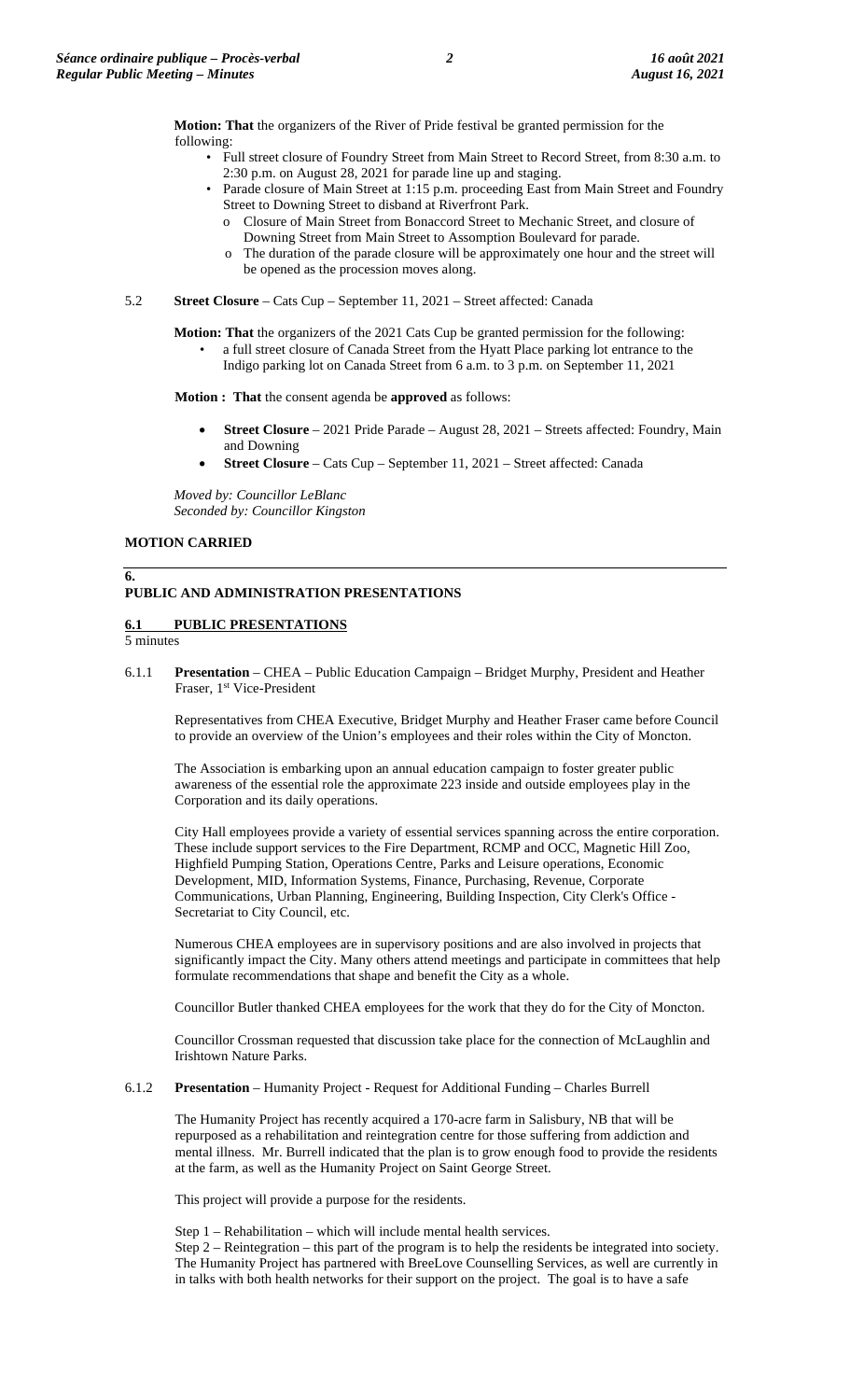environment for residents and employees. Mr. Burrell advised Council that all employees will have first aid and CPR training.

Requesting a session at the Committee of the Whole in October to discuss the \$3M grant submitted for the farm project.

A request was made that Mr. Burrell provide Council with a Business Plan for the farm project, and that it includes a unified approach with other organizations.

### *Mayor Arnold entered the meeting @ 5:00 p.m.*

# **Other Presentation/Autres présentations**

2 minutes

**7.**

# **6.2 ADMINISTRATION PRESENTATIONS/EXPOSÉS DE L'ADMINISTRATION**  15 minutes

6.2.1 **Update** – **RCMP** – Codiac RCMP Acting Officer in Charge Ron DeSilva

Inspector Benoit Jolette, in Acting Officer in Charge DeSilva's absence, advised that the contract figures will be received soon and the RCMP will work with CRPA and will share with Council.

# **PLANNING MATTERS/ QUESTIONS D'URBANISME**

7.1 **Introduction** – Mountain Rd. and Terris Ave. (amend Conditional Zoning Agreement for drive thru restaurant)

Mr. Budd advised Council that an application had been received from WP Holdings Limited to repeal By-Law Z-213.11 and rezone the lands located on Terris Avenue near Mountain Road and bearing PIDs 00755132 & 00755124 to the Suburban Commercial (SC) Zone. The proposal will accommodate a new drive-thru restaurant with 46 seats.

The site was originally subject to a rezoning from R-2 (Two Unit Dwelling Zone) to SC (Suburban Commercial Zone) in 2015 to accommodate a two-storey retail and office complex. A Conditional Zoning Agreement (CZA) accompanied the rezoning and established a timeline of 12 months for the owner to receive a development permit. The owner was not able to meet this deadline and the rezoning approval expired.

In 2017, the Conditional Zoning Agreement was amended to provide for, among other things, an extended timeline of 60 months for the development to occur. Although this second expiry date will not be reached until May 2022, the owner has not been able to make any headway on the development that was agreed to in the CZA. The properties remain vacant today.

The properties are now being sold to WP Holdings Limited who is seeking zoning approval to construct a drive-thru restaurant with 46 in-person seats. The site plan submitted is conforming with the City's Zoning By-Law as it related to parking minimums, setbacks, and drive-thru queuing spaces. There are two driveways to the site proposed directly on Mountain Road. No vehicle access to the site is proposed on Terris Avenue.

**Motion: That** Moncton City Council proceed with the rezoning amendment being By-Law Z.220.14 and:

- 1) That Council give First Reading to the Zoning By-Law Amendment Z.220.14;
- 2) That a public hearing be set for September 20, 2021;
- 3) That By-Law Z.220.14 be referred to the Planning Advisory Committee for its written views; and

The rezoning, if approved, should be subject to conditions including but not limited to:

- 1) That the properties bearing PIDs 00755132, 00755124, 00752212, 00752220, 00752238, 70246137, 70246145 & 00752246 be consolidated prior to the issuance of a building permit;
- 2) That a two-metre high wooden fence be located along the western property line;
- 3) That the fence and landscaping be installed and planted as soon as possible, weather permitting, but no later than six months after the completion of the building construction;
- 4) That all uses of land pursuant to this agreement shall conform with the provisions of the City of Moncton Zoning By-law, as amended from time to time, except as otherwise provided herein;
- 5) That nothing contained herein shall prohibit or in any way limit the Developer's right to apply for a variance pursuant to the provisions of the Community Planning Act; and
- 6) That the development shall be carried out in substantial conformance with the plans and drawings submitted as Schedule B.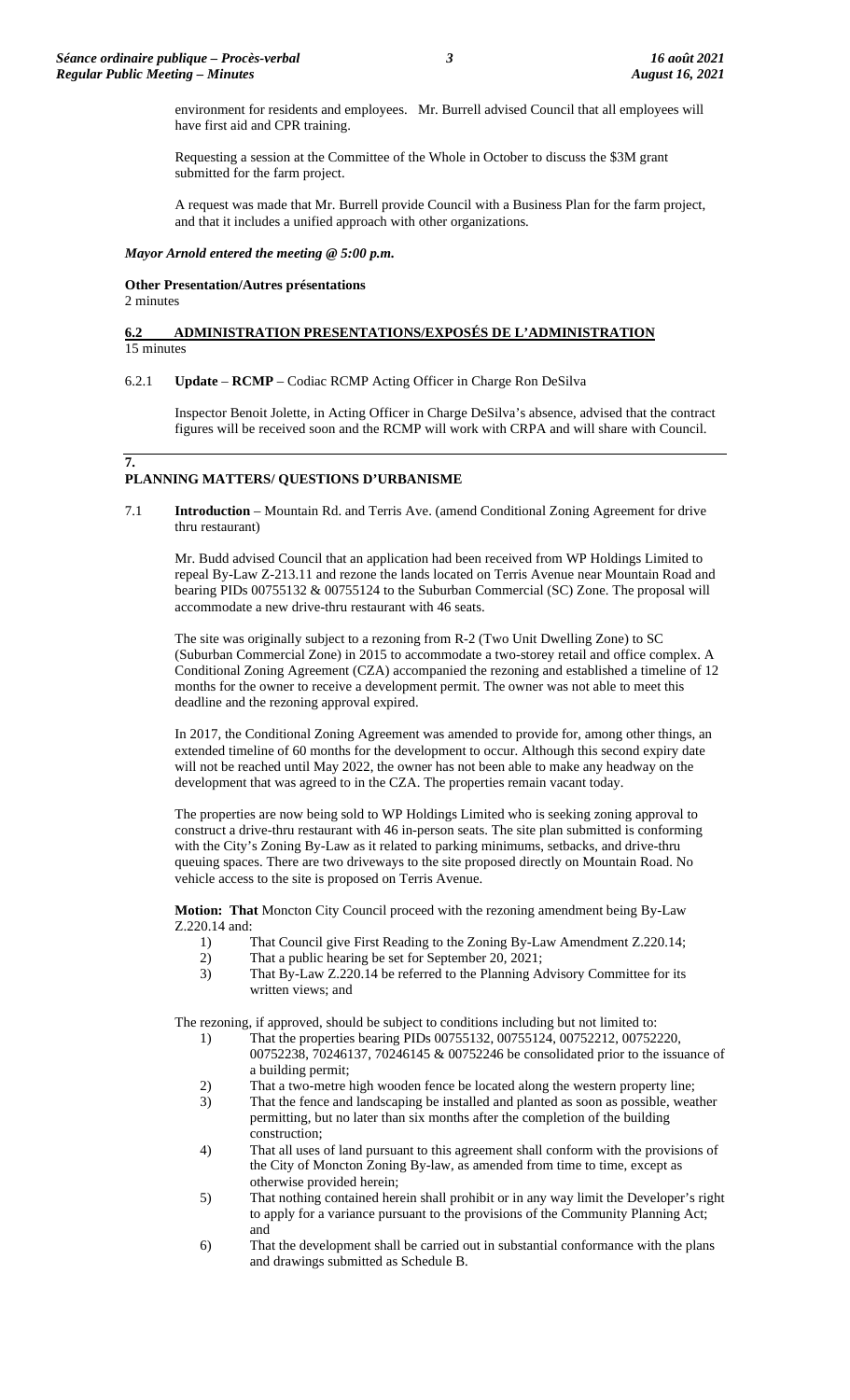*Moved by: Councillor Bourgeois Seconded by: Councillor Edgett*

Councillor Bourgeois expressed concerns with the site plan showing plantation (such as trees) and the potential of realigning Terris Ave. to meet Oakland – this would be wasting money for the developer.

Mark Greatorex, representing the developer indicated that opening of the new facility would take place in 2022.

## **MOTION CARRIED**

### 7.2 **Introduction** – 80 Morton (rezone P1-R3 – Emmanuel Baptist Church)

Mr. Budd advised council that an application had been received from Trace Planning and Design, on behalf of Emmanuel Baptist Church, landowner, to rezone a portion of PID 00997221 from P1 (Community Use) to R3 (Multiple Unit Dwelling) and a portion of PID 00997239 from R3 (Multiple Unit Dwelling) to P1 (Community Use) to accommodate the development of a sixstorey apartment building with 116 units and underground parking.

The applicant is proposing to subdivide out the subject lot and purchase it from the current landowner. The plan is to construct a six-storey apartment building with 116 units. The proposal also calls for 54 underground parking stalls and 93 surface parking stalls.

**Motion: That** Moncton City Council proceed with the Zoning By-law amendment being By-law Z-220.15 and:

- 1. That Council give 1st reading to Zoning By-law amendment By-law Z-220.15;
- 2. That a public hearing be set for September 20, 2021; and
- 3. That By-law Z-220.15 be referred to the Planning Advisory Committee for its written views; and

The rezoning, if approved, should be subject to a resolution with conditions including but not limited to:

- 1. That the Subdivision Plan be registered prior to the issuance of a Building and Development permit;
- 2. That the lot consolidation be registered prior to the issuance of a Building and Development permit;
- 3. That despite section 129(2) of Zoning By-law Z-220, the required landscaped 3 metre buffer is permitted to be reduced for a section at the rear of the lot, as shown on site plan attached as schedule B;
- 4. That despite section 129(5)(a) of Zoning By-law Z-220, the amount of land dedicated to parking is permitted to be increased from 35% to 36.9%
- 5. That despite section 129(5)(b) of Zoning By-law Z-220 the depth of the façade jog is permitted to be reduced from 0.6 metres to 0.3 metres;
- 6. That despite Table 12.3 of Zoning By-law Z-220 the height of the building is permitted to be increased to 19.5 metres;
- 7. That all uses of land pursuant to this agreement shall conform with the provisions of the City of Moncton Zoning By-law, as amended from time to time, except as otherwise provided herein;
- 8. That nothing contained herein shall prohibit or in any way limit the Developer's right to apply for a variance pursuant to the provisions of the Community Planning Act; and,
- 9. The development shall be carried out in substantial conformance with the plans and drawings submitted as Schedule B;

*Moved by: Councillor Crossman Seconded by: Councillor Thériault*

It was questioned if the infrastructure in the area is able to sustain this new development.

# **MOTION CARRIED**

### 7.3 **Public Hearing** – Bulman Dr./Mountain Rd. D: Intro Mountain Rd – *Objections received*

Mr. Budd explained to Council that this is a Public hearing for the above rezoning. He indicated that objections have been received for the rezoning.

It was noted that administration had received an application from 713860 N.B. INC., landowner, to rezone PID 70463880 and a portion of PID 70463898 at the corner of Bulman Drive and Mountain Road from R3 (Multiple Unit Dwelling) to SC (Suburban Commercial).

The rezoning will accommodate the development of a four-story commercial / medical office and clinic facing Mountain Road.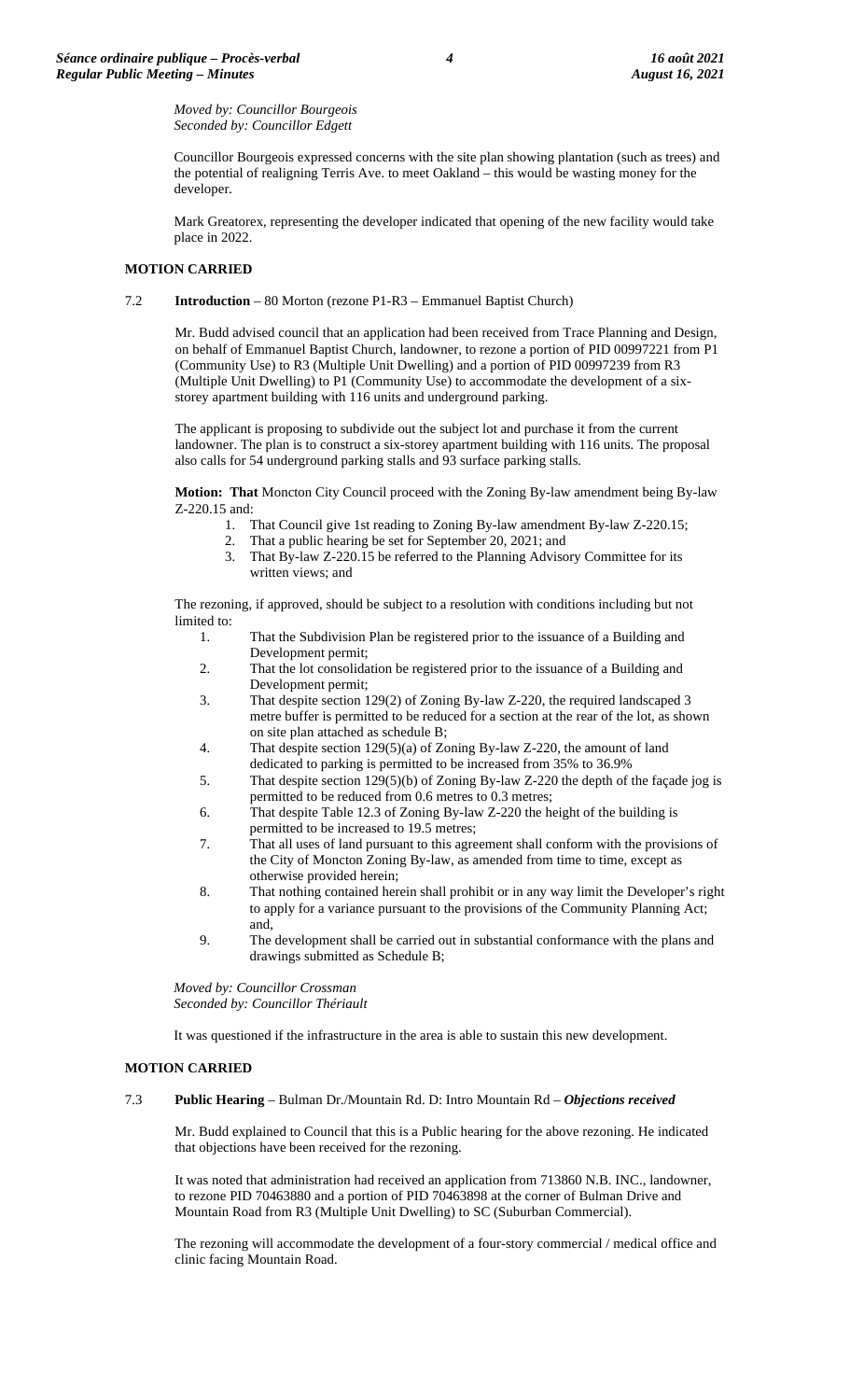Rezoning the subject land from R3 to SC will require an amendment to the Municipal Plan to amend the designation from NH (Neighbourhood) to MUC (Mixed Use Centers and Corridors). At the July 5, 2021 Regular Meeting, Moncton City Council resolved that a Public Hearing be scheduled for August 16, 2021 for the consideration of objections to the proposed Municipal Plan amendment Z-113.30 and Zoning By-law amendment Z.220.6 as it pertains to the rezoning of PID 70463880 and a portion of PID 70463898 at the corner of Bulman Drive and Mountain Road.

- A public presentation was held on July 5, 2021 to present information to the public on the Municipal Plan amendment.
- First notice of the public hearing was posted on the City's website on July 7, 2021.
- A physical sign was placed on the property on July 7, 2021
- Notice was published in both newspapers (Times & Transcript and Acadie Nouvelle) on July 10, 2021.
- Notice of the public hearing was also sent by mail to owners of properties within 100 metres of the subject site as per requirements of the Community Planning Act. (July 7, 2021)

Mr. Budd spoke to the objections –

- o Fire and emergency access will require several entrances.
- o Traffic being proposed a four-way intersection with a crosswalk
- o Two-metre high fence will be install to create screening along Bulman
- o A drainage plan will need to be submitted and approved by Engineering
- o No trees will be cut during phase 2 of the development.

The Developer had nothing to add.

No proponents came forward.

Objectors included the following – none present:

- Patricia and Kyle Banks
- Ruth Dunnett
- Marjorie LeGood

In response to a question from Councillor Butler, Mr. Budd indicated that he would get back to Council concerning the status of the sidewalks, the proposed crosswalks and the locations of traffic lights along that area of Mountain Rd. He also requested that administration, as well as the developer, ensure that research be completed on the wells in the area.

Meghan Rossiter, developer, indicated that a geotechnical survey on the ground water will be performed prior to any work being performed, or permits being requested.

#### *The Mayor adjourned the Public Hearing @ 6:09 p.m.*

**Add condition to motion:** That a geotechnical report be submitted and accepted prior to the issuance of a Building and Development permit.

**Motion: That** Moncton City Council proceed with the Municipal Plan amendment being By-law Z-113.30 and the Zoning By-law amendment being By-law Z-220.6.

Further that the rezoning shall be subject to a resolution, including but not limited to the following conditions:

- 1) That the two properties be reconfigured and re-subdivided to create two building lots as per the attached plans prior to the issuance of a building and development permit on either property
- 2) That a reciprocal right-of-way be registered to both properties prior to the issuance of a Building and Development permit
- 3) That notwithstanding section 34(2) of the Zoning By-law, the outdoor garbage storage is permitted to be located in the required rear yard
- 4) That notwithstanding section  $42(1) \in \text{and } 63(1) \& (2)$  of the Zoning By-law, parking is permitted in the required rear yard abutting the residential zone at the back;
- 5) That a fence be constructed at minimum along the side and rear property lines abutting PID 70463872 and the rear of PID 70178140 as part of the first phase of construction;
- 6) That the fence be opaque and made of wood, PVC (Polyvinyl chloride), or another similar quality material, but shall not be chain link;
- 7) That the fence be installed as soon as possible, weather permitting, but no later than six months after the completion of the building construction;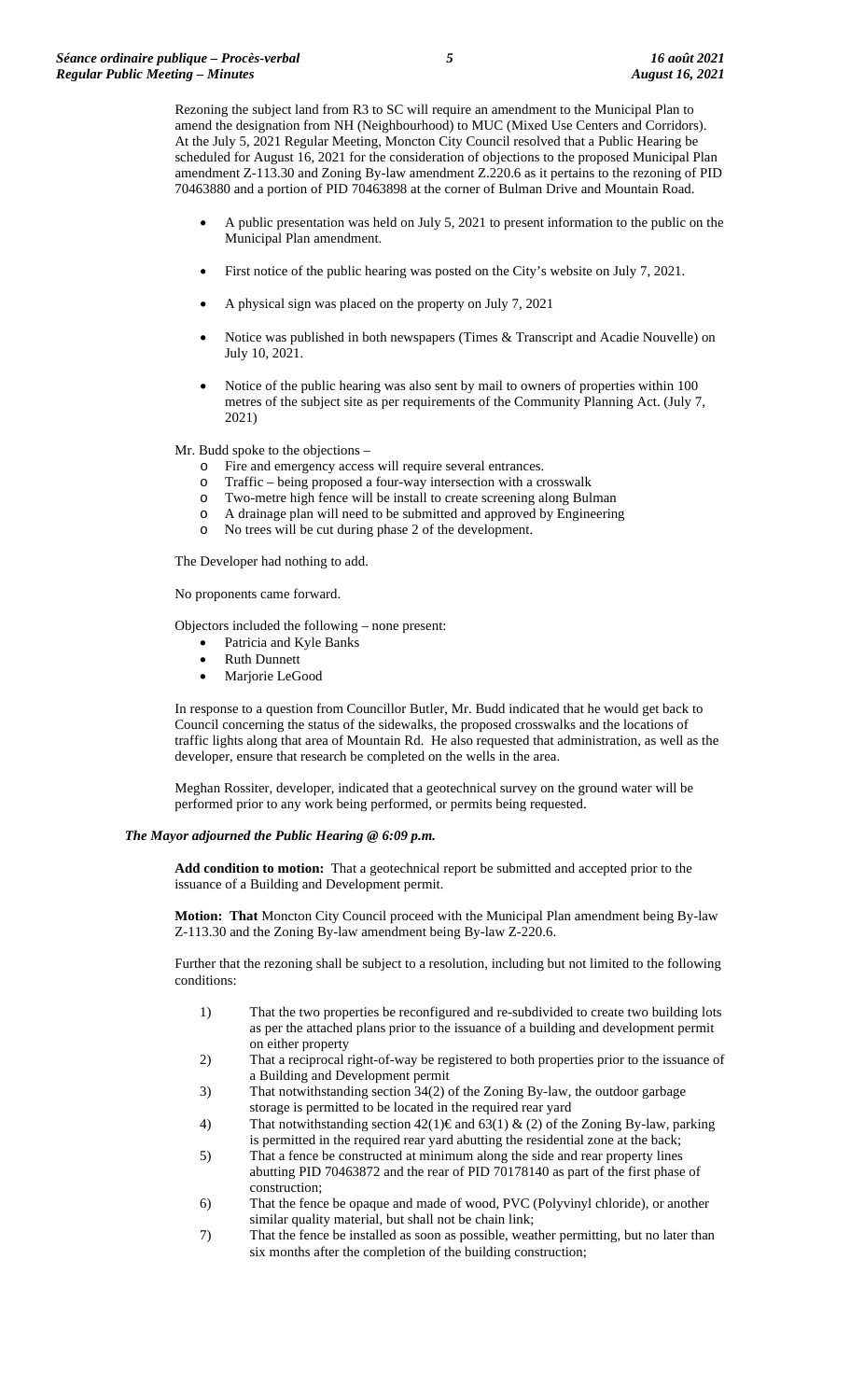- 8) That all uses of land pursuant to this agreement shall conform with the provisions of the City of Moncton Zoning By-law, as amended from time to time, except as otherwise provided herein;
- 9) That nothing contained herein shall prohibit or in any way limit the Developer's right to apply for a variance pursuant to the provisions of the Community Planning Act; and
- 10) The development shall be carried out in substantial conformance with the plans and drawings submitted as Schedule B.
- 11) **Additional condition**: That a geotechnical report be submitted and accepted prior to the issuance of a Building and Development permit.

*Moved by: Councillor Butler Seconded by: Councillor Steeves*

# **AMENDED MOTION CARRIED**

*7.3* **Public Hearing** – Main Street and Lorentz Drive to accommodate a Multiple Residential Development (Ashford Developments) – *Objections received*

Mr. Budd explained to Council that this is a Public Hearing for the above rezoning. He indicated that objections have been received for the rezoning.

It was noted that administration had received an application from Ashford Living Lorentz Inc, landowner, to rezone 25 Lorentz Drive (PID 00714337) and portion of Main Street (PID 00786889) from R3 (Multiple Unit Residential) to SC (Suburban Commercial Zone). This rezoning is requested to accommodate the development of two multiple unit dwellings of 90 and 145 residential units respectively.

Additionally, a commercial use is proposed for the ground floor of the proposed building with frontage to Main Street.

At the July 5 2021 Regular Meeting, Moncton City Council resolved that a Public Hearing be scheduled for August 16, 2021 for the consideration of objections to the proposed Zoning By-law amendment Z-220.13 for 25 Lorentz Drive and portion of Main Street (PID 00786889).

- First notice of the public hearing was posted on the City's website on July 6, 2021. A sign notifying the public of the proposed rezoning was posted on the subject property on July 6, 2021.
- Notice was published in both newspapers on July 10, 2021.
- Notice of the public hearing was also sent by mail to owners of properties within 100 metres of the subject site as per requirements of the Community Planning Act. (July 7, 2021).
- As per the requirements of the Community Planning Act, Council also referred the Zoning By-law amendment to the Planning Advisory Committee (PAC) for its written views.
- At its meeting of July 28, 2021 the PAC considered the proposed amendments and recommended unanimously that Council proceed with the amendment process for Zoning By-law amendment Z-220.13.

**Motion: That** Council approve the proposed Zoning By-law Amendment being By-law Z-220.13 by giving it second and third readings.

The rezoning, if approved, should be subject to a resolution with conditions including but not limited to:

- 1. That nothing contained herein shall prohibit or in any way limit the Developer's right to apply for a variance pursuant to the provisions of the Community Planning Act;
- 2. That all uses of land pursuant to this agreement shall conform to the provisions of the City of Moncton Zoning By-law, as amended from time to time, except as otherwise provided herein.
- 3. That prior to issuance of a building permit the property owner will show the existing driveway opening on Main Street being properly closed.
- 4. Prior to occupation of the Phase 1 building, a sidewalk shall be constructed within the City right of way at the expense of the property owner from Falkland Street to Main Street.
- 5. That property owner shall enter into a subdivision agreement for the sidewalk and the relocation of the sanitary sewer prior to the issuance of the first building permit.
- 6. The sidewalk shall be designed and constructed in accordance with the Standards and Guidelines for Subdivision and to the satisfaction of the City of Moncton Design and Construction Department.
- 7. That the sidewalk be constructed prior to occupation of the Phase 1 building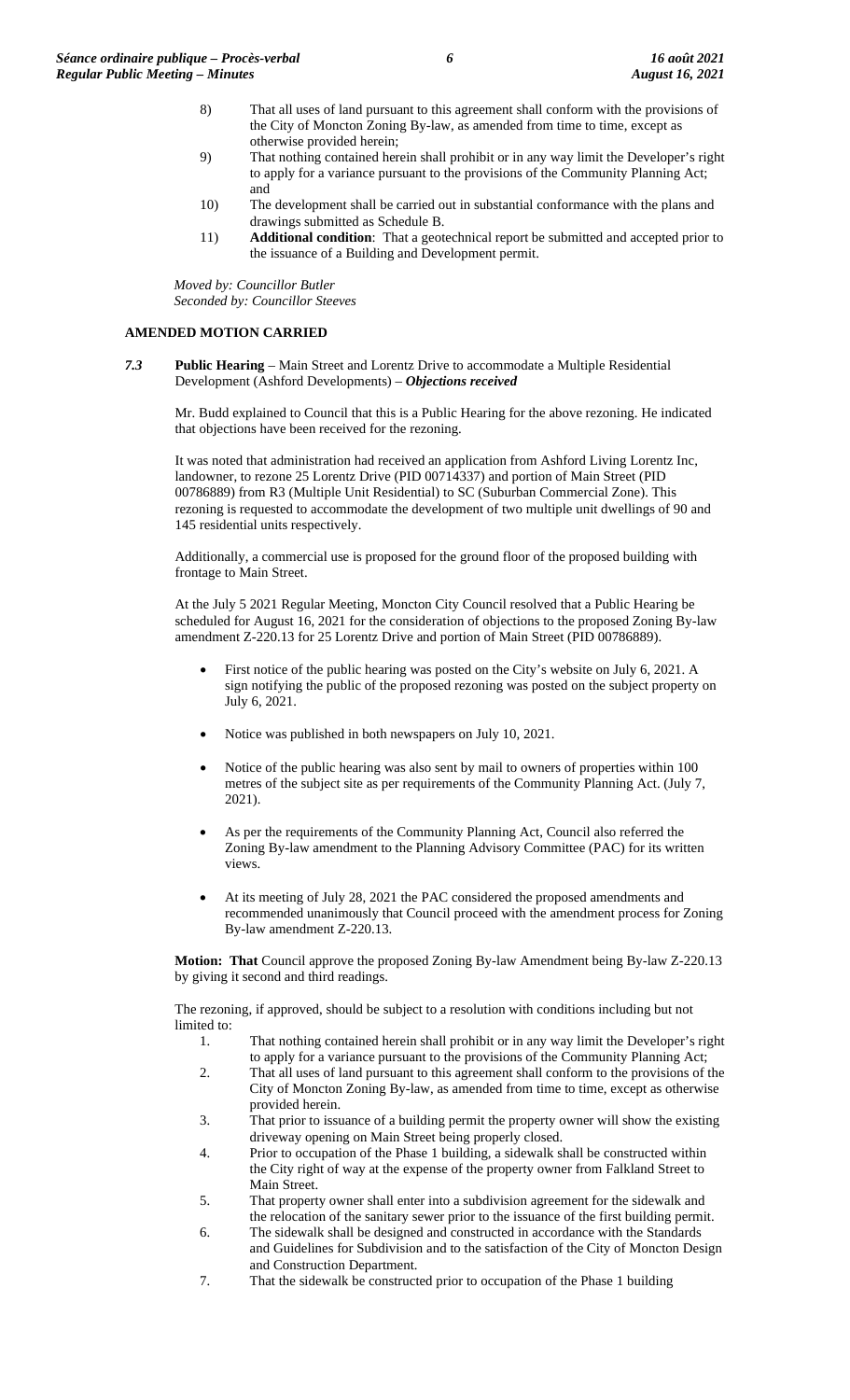- 8. That the sanitary sewer be relocated prior to start of construction of Phase 2 building. 9. That the relocated sewer easement be in place prior to construction of the Phase 2
	- building or with registration of the subdivision plan, whichever occurs first.
- 10. That all rights of way be established between the two properties prior to construction of the Phase 2 building or with registration of the subdivision plan, whichever occurs first.
- 11. That commercial activity be restricted only to the portion of the Phase 2 building that fronts Main Street
- 12. That all commercial development facing Main Street shall meet NB Regulation 2021-3 -Barrier Free Design Building Code.
- 13. That the development be carried out in substantial conformance with the plan submitted as Schedule B

Objectors:

- Katryn DosSantos not present
- Christophe Guessome Does not wish to speak

Councillor Bourgeois expressed his concern with lack of parks in the area – excluding school parks.

Both Councillor Bourgeois and Deputy Mayor Léger expressed their concern of not knowing how many affordable units will be made available.

## *The Mayor adjourned the Public Hearing @ 6:31 p.m*.

*Moved by: Councillor Crossman Seconded by: Councillor Butler*

# **MOTION CARRIED**

7.5 **Public Hearing** – 1888 Mountain Rd. Rezoning for storage lockers

Administration has received an application from Avant Garde Construction and Management, on behalf of 509103 NB Ltd., landowner, to rezone the rear portion of 1888 Mountain Road (PID 00938209) from R2 (Two-Unit Dwelling) to SC (Suburban Commercial) to accommodate the development of a single storey self storage facility.

The applicant is proposing to develop the rear portion of the large lot into a single storey self storage facility.

The front portion of the lot is currently developed with a single storey strip mall with various commercial and personal service uses.

Parking for the existing commercial use is located on the east side of the site. The rear portion of the site is currently vacant. The rear area was previously treed and left untouched for many years, but the landowner removed the trees in 2020 to prepare the site for future development.

The proposal is to develop the rear lot with a single storey mini storage facility, fully fenced, gated, and landscaped. Access is proposed from the existing driveway on Mountain Road through the existing commercial parking lot to the rear of the site.

The front portion of the site is zoned SC (Suburban Commercial), but the rear portion of the site is zoned R2 (Two Unit Dwelling). A self storage facility is not permitted in the R2 Zone, therefore a rezoning application is required for the rear portion of the lot.

At the July 5, 2021 Regular Public Meeting, Moncton City Council resolved that a public hearing be scheduled for August 16, 2021 for the consideration of objections to the proposed Zoning Bylaw amendment Z-220.11. By-law Z-220.11 was also given 1st reading by Council at the July 5, 2021 Council meeting.

Public notice

- The statutory notice of the public hearing was posted on the City's website on July 7, 2021.
- Notice was also published in both newspapers (Times & Transcript and Acadie Nouvelle) on July 10, 2021.
- Notice was mailed out to properties located within 100 metres of the subject site on July 7, 2021.
- A sign regarding the proposed rezoning was also posted on the subject property on July 7, 2021.

At its meeting of July 28, 2021, the Planning Advisory Committee (PAC) considered the proposed amendment and recommended that Council not proceed with the amendment process for By-law Z-220.11.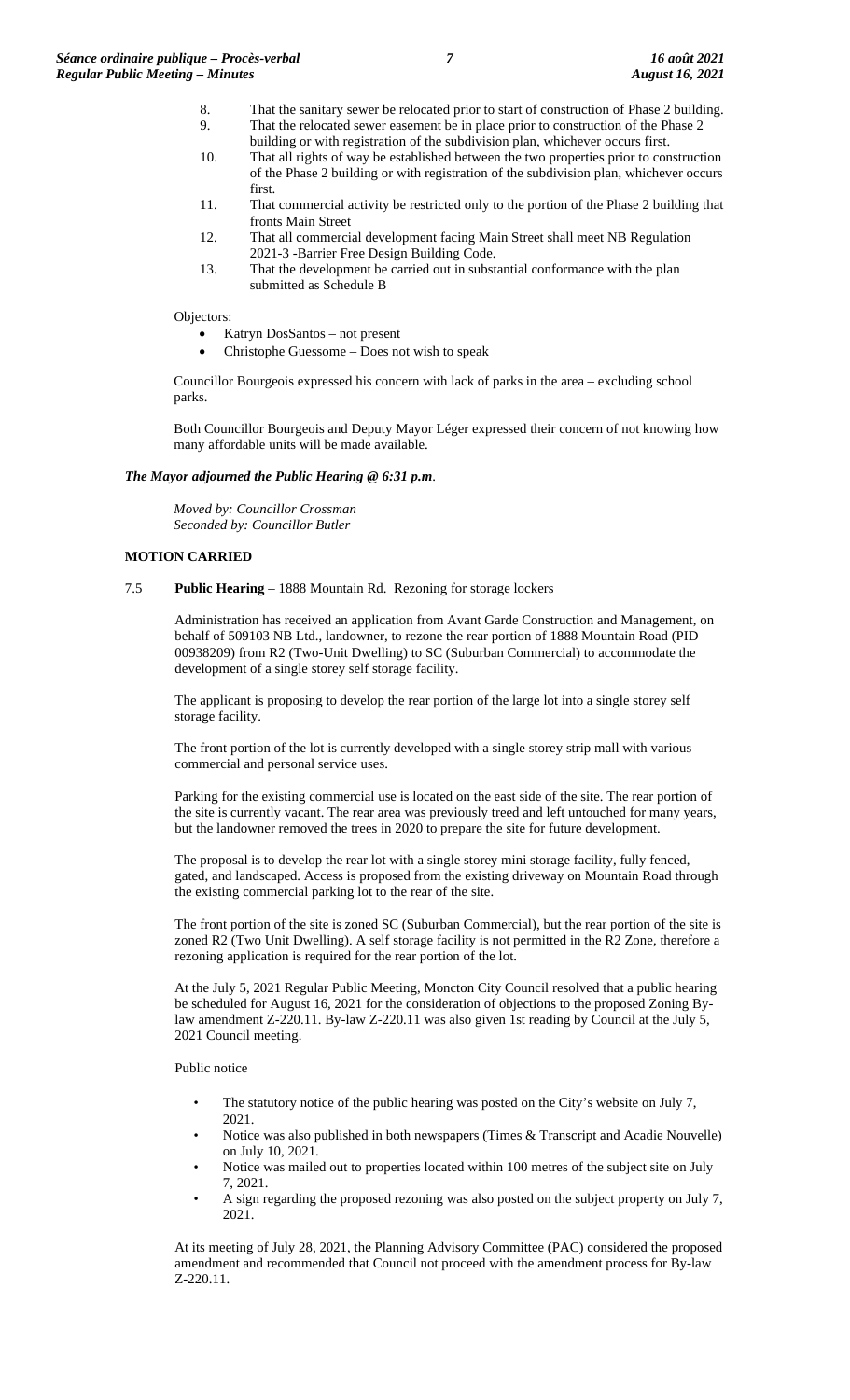Mr. Budd advised Council that given the fact that the Planning Advisory Committee recommends not proceeding with the re-zoning application, according to paragraph 110(2)(b) of the Community Planning Act a majority of the whole of Council (i.e. not just those present at the meeting) would be required to vote in favour of the application in order to pass the zoning by-law amendment.

The rezoning, if approved, should be subject to a Conditional Zoning Agreement, including but not limited to the conditions cited in the above recommendation.

#### **Developer –**

Rob Clinch, Avant Garde Construction and Management, provided an overview to Council the challenges faced to build on the property. It is their opinion, that the current plan, is the best development possible for the lot.

#### **Proponents –** No proponents were present.

#### **Objectors –**

No objections were received for the rezoning of the property.

In response to a question from Councillor Butler, Mr. Budd indicated that the lot could be developed as residential.

Mr. Budd and Mr. Clinch fielded and answered questions from Council on the development.

In response to Deputy Mayor Léger, the developer indicated that they did not consider the reduction of units; however, this would be at a considerable loss of income for the development. Deputy Mayor Léger indicated that he will not be able to support the development as it is being presented.

#### *The mayor adjourned the public hearing @ 6:50 p.m.*

Both Staff and PAC recommended the following for Council's approval:

**Motion: That** Moncton City Council not proceed with the Zoning By-law amendment.

It was Council's decision to approve the alternate motion:

**Motion: That** the rezoning should be subject to a Conditional Zoning Agreement, with conditions including but not limited to:

- 1 That despite subsections 31 (2) & (3) of the Zoning By-law, more than one main building is permitted on the subject lot
- That a security deposit for the required trees and landscaping works in the amount of \$36,600.00 + HST be paid to the City prior to the issuance of a Building and Development permit. Said security shall be released upon completion of all landscaping works and inspection and acceptance thereof;
- 3 That the fence required around the perimeter of the rear portion of the lot be opaque and made of wood, PVC, or another similar quality material, but shall not be chain link;
- 4 That the fence and landscaping be installed and planted as soon as possible, weather permitting, but no later that six months after the completion of the building construction;
- 5 That the height of the storage facility not be more than one-storey;
- 6 That this rezoning approval shall expire within twenty-four (24) months of it coming into effect unless a building and development permit is obtained;
- 7 That all uses of land pursuant to this agreement shall conform with the provisions of the City of Moncton Zoning By-law, as amended from time to time, except as otherwise provided herein;
- 8 That nothing contained herein shall prohibit or in any way limit the Developer's right to apply for a variance pursuant to the provisions of the Community Planning Act;
- 9 Following receipt of a written request from the owner of the property or any infant thereof, the City will, from time to time, at its sole discretion, prepare and execute releases of this Agreement, provided that the Agreement no longer has effect on the property. In all cases, the Owner will pay the City's administrative fee for preparing and signing a discharge and is responsible for all other legal, registration and other expenses, whether the discharge is prepared by the City, the Owner's solicitor or another person;
- 10 The development shall be carried out in substantial conformance with the plans and drawings submitted as Schedule B; and
- 11 That the \$1,000 security deposit and by-law registry fees, be paid prior to registration.

*Moved by: Councillor Bourgeois Seconded by: Councillor Steeves*

**MOTION CARRIED**

*Nay:*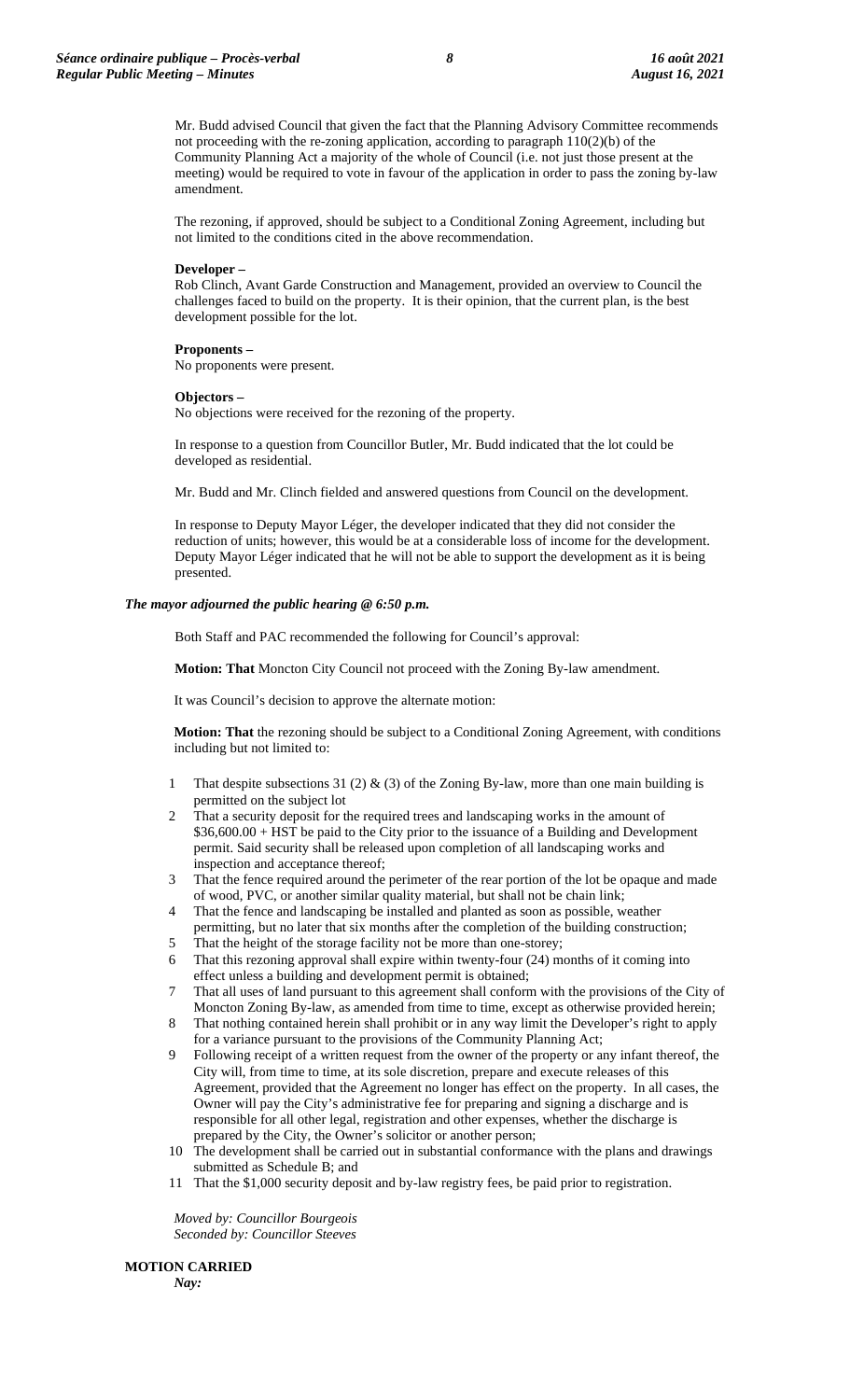**8.**

**9.**

*Deputy Mayor Léger*

# **STATEMENTS BY MEMBERS OF COUNCIL**

*Councillor Butler* – Indicated that he has received several calls from residents in the Pinehurst area, in particular the Elmhurst area. These residents have indicated that the undeveloped lands behind Elmhurst are to be developed for residential properties. It was originally thought these parcels would be developed for Senior housing. He requested that Administration provide Council an update on the land development.

*Councillor Kingston* – Praised the By-Law Department on the quick clean up of the encampment at the corner of Cameron and St. George.

### **REPORTS AND RECOMMENDATIONS FROM COMMITTEES AND PRIVATE MEETINGS**

9.1 **Recommendation(s)** – Committee of the Whole – July 26, 2021

**Motion: That** Moncton City Council direct Administration to bring forward additional information related to an economic impact study, preliminary design, and more detailed cost estimates (additional due diligence for Phase One of the Magnetic Hill Zoo: Feasibility Study Africa Area) for consideration in the upcoming 2022 budget deliberations.

*Moved by: Councillor Edgett Seconded by: Councillor Richard*

# **MOTION CARRIED**

**Motion: That** Moncton City Council approve By-law #H-102.5, being a By-Law in Amendment of a By-Law Relating to the Prevention of Excessive Noises in the City of Moncton, and authorize giving first reading to same, and that Council direct Administration to advocate to the Province of New Brunswick to make amendments to the appropriate legislation to prohibit the use of compression brakes within municipal boundaries.

*Moved by: Councillor Bourgeois Seconded by: Deputy Mayor Léger*

#### **MOTION CARRIED**

9.2 **Recommendation(s)** – Private Session – August 9, 2021

**That** Moncton City Council authorize the City to enter into a Municipal Services Licence Agreement with the Government of Canada, as represented by the Minister of Indigenous Services, and that the Mayor and City Clerk be authorized to execute all necessary documents and to affix the Corporate Seal thereto.

*Moved by: Councillor Edgett Seconded by: Councillor Butler*

### **MOTION CARRIED**

**10.**

### **REPORTS FROM ADMINISTRATION**

10.1 **Motion** – Motion to Eliminate Section XV of the By-Law Concerning the Deliberations of City Council – By-law A-418

Councillor Bourgeois brought forward a Notice of Motion at the July 5, 2021 Public Council meeting.

Administration provided some background on the history of the notice of motion. A motion is a solution to a problem. The Notice of Motion process ensures "informed decision-making", which generally speaking requires administrative research and input.

It is a procedural fairness safeguard: If council is free to make whatever decisions it wants to without notice, the public suffers because they have no opportunity to attend, hear the debate, and provide input if it is a decision that affects them personally. Public trust is loss.

Based on Administration's review of other jurisdictions' procedural rules, one opportunity for improvement in our procedural by-law would be a mechanism for council to suspend the operation of the Notice of Motion rule. For example, this could be done by either a unanimous or 2/3 vote of Council. Also, in the event of an emergency, Council can suspend the rule completely if a decision is required on an urgent basis (likely no amendment to by-law required for that).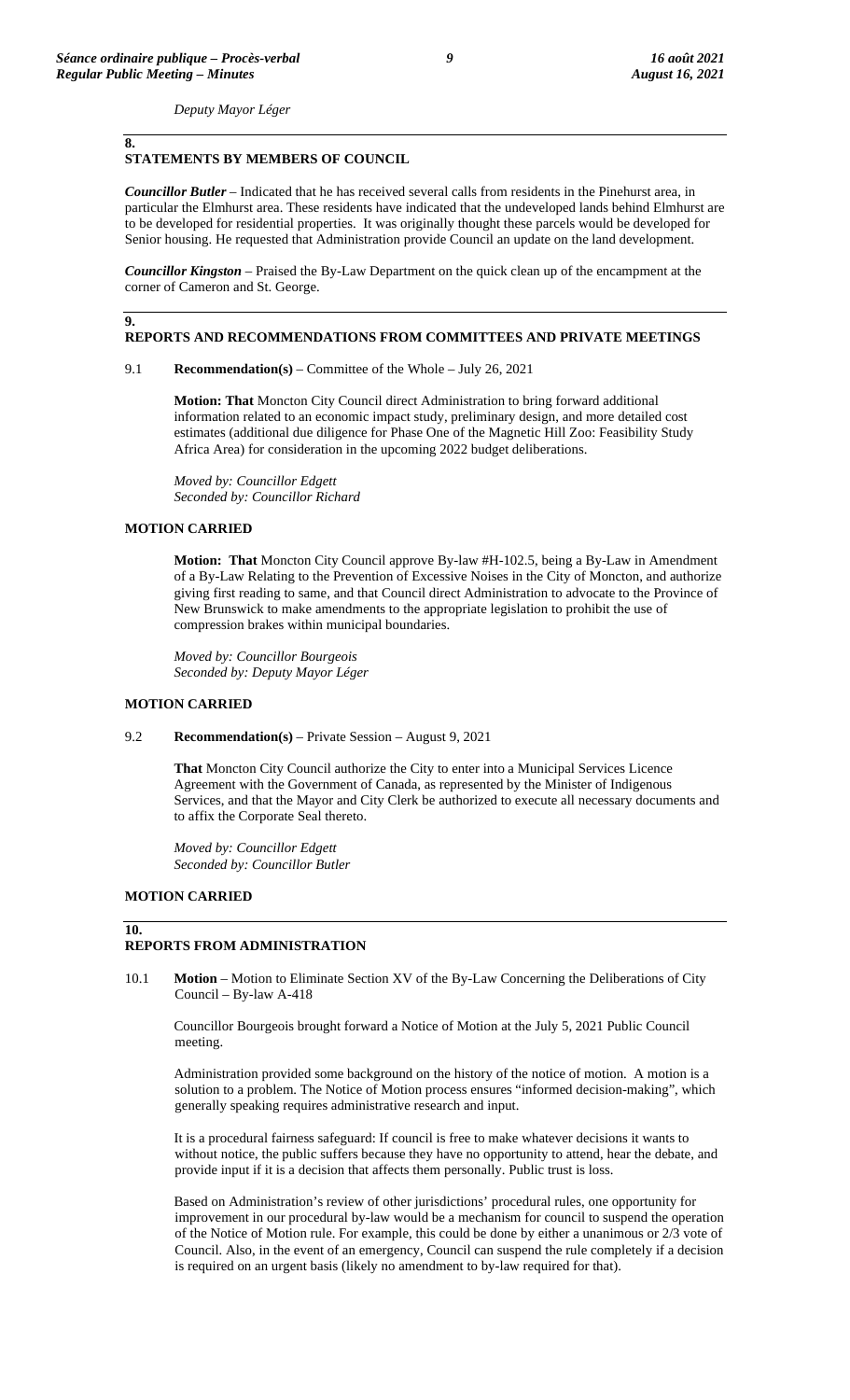- Whereas City Council is the supreme authority of the Corporation and is made up of eleven members elected by the other citizens of the City to make decisions by virtue of the enabling laws and powers bestowed to it and in conformity to the needs and wishes of its citizens, to whom Council is accountable;
- Whereas City Council adopted a by-law to frame and facilitate its decision-making, eg. Bylaw A-418 concerning the deliberations of Council and its committees;
- Whereas By-law A-418 contains one section (XV) that forces members of Council to present a notice of motion that prohibits Council from deliberating said motion before the subsequent meeting, which can delay the decision for one month in certain cases;
- Whereas Council must on occasion make time-sensitive decisions on urgent matters, as was the case of the motion on public safety, which could only be discussed by Council on July 5, 2021, nine weeks after the election of the new Council;
- Whereas the reason provided to justify this restriction of the power vested to elected members of Council is to provide employees time to analyse the wisdom of motions and to provide advice to Council, even when motions are purely of a political nature;
- Whereas City employees do not have to provide Council a similar notice before submitting to Council their recommendations on issues that can arise at any time;
- Whereas Council may table any motion submitted at any time if it is of the opinion that more information is required or for any other reason that the majority deems worthy;

It is therefore resolved that Council eliminate Section XV from By-law A-418 as soon as possible.

It is further resolved that Council ask its Enhancing Democracy Committee to review By-law A-418, notably article 56 that gives the Mayor the power to limit the time and the number of times that a member may speak on the same motion or matter, without any objective criteria, as well as all other by-laws that reduce the supreme power of members of Council in the performance of their representative and democratic responsibilities.

Motion proposed by Councillor Daniel Bourgeois Motion seconded by Councillor Shawn Crossman

Councillor Bourgeois indicated that if a Councillor wishes to bring forth a motion at a Council meeting, if further information is required – the motion could be postponed or tabled.

Councillor Edgett expressed that she does not feel that this motion is warranted at this time.

The City Manager indicated that a review of the by-law could be undertaken in the near future, if that is the desire of Council.

Councillor Steeves questioned if this item could be directed to the Enhancing Democracy Committee for their input. City Manager Landry responded that it could be referred to the committee.

Councillor Léger indicated that he prefers the approach of a notice of motion, so that Council has time to make an informed decision.

Mayor Arnold made reference to the first line of the motion and feels that citizens are the supreme authority of the city, and not council. She reminded all Council that is important for Council to have all the information before making a decision that affects the citizens of Moncton.

Councillor Bourgeois reminded Council that decisions have been made in the past without having such a procedure. He feels that this by-law is limiting the powers of Council. He takes offense to some of the Mayor's comments.

#### **MOTION CARRIED**

*Nay: Mayor Arnold Deputy Mayor Léger Councillor Edgett Councillor LeBlanc*

## 10.2 **Tender TCS21-037** – Supply and Installation of Back-Up Generator (Codiac Transpo)

**Motion: That** Tender #TCS21-037 for the supply and installation of a back-up generator at the Codiac Transpo facility be awarded to the lowest bidder meeting all terms and conditions, and specifications, being Ainsworth Inc., for the revised total tendered price of \$480,930.00, including H.S.T. @ 15%.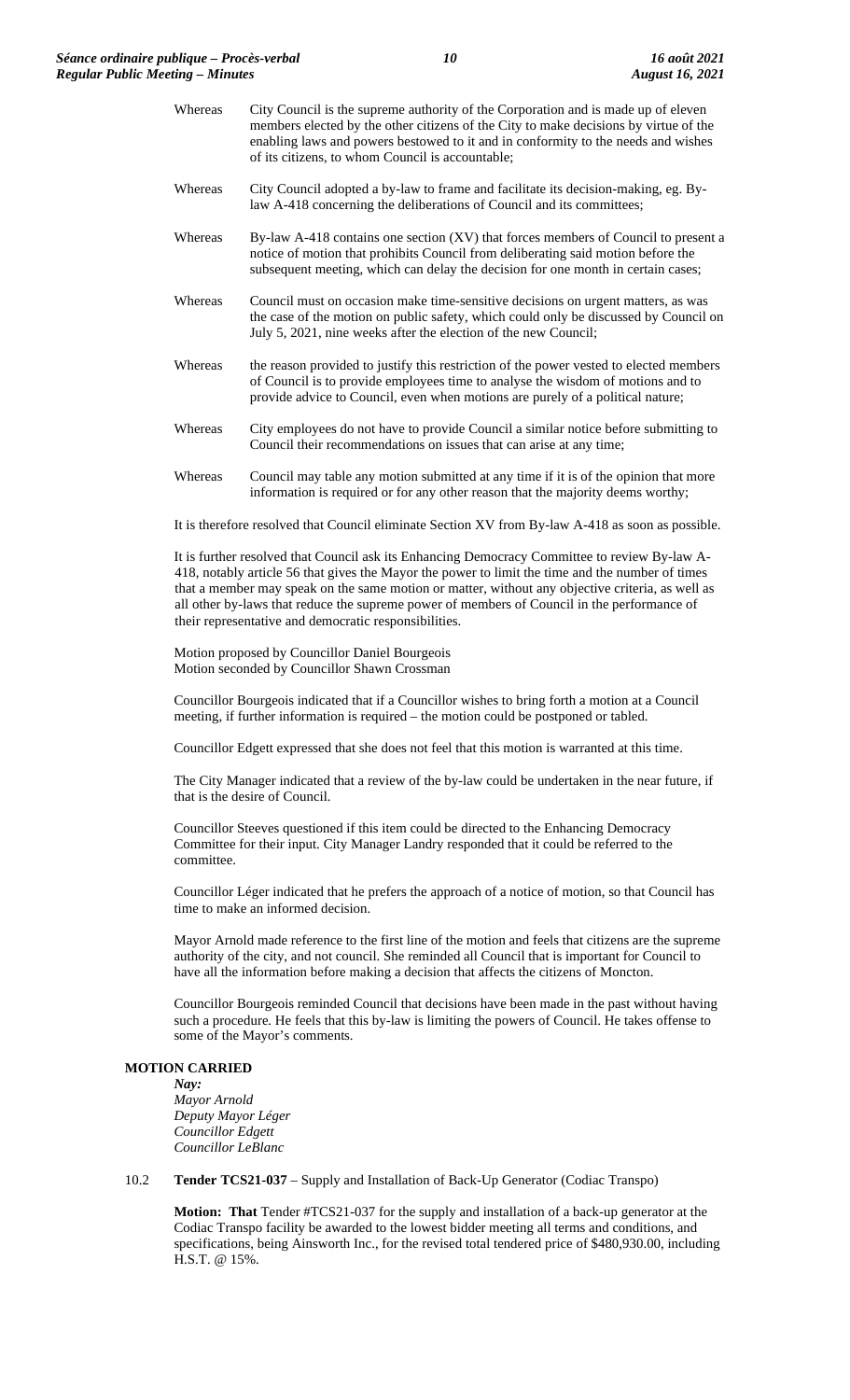Furthermore, it is recommended that Council approve a Five Percent (5%) Contingency Allowance for this project in the amount of \$24,046.50, including H.S.T. @ 15%, to cover additional costs which may be incurred as a result of unknown or unforeseen site conditions requiring additional work to be completed by the successful Bidder.

*Moved by: Councillor Butler Seconded by: Deputy Mayor Léger*

*Councillor Crossman referenced the funding for this being provided by the Federal Government.*

## **MOTION CARRIED**

10.3 **Recommendation to Award Tender TCS21-065** – Codiac Transpo – Replacement of Two (2) Oil/Water Interceptors

**Motion: That** Moncton City Council approve the award of Tender #TCS21-065 for the Replacement of Two (2) Oil-Water Interceptors at Codiac Transpo, to the lowest Bidder meeting the Terms and Conditions and Specifications of the Tender, being Petroservice Ltd., for the Total Tendered Price of \$154,387.50, including H.S.T. @ 15%.

It is also recommended that a Ten Percent (10%) Contingency Allowance in the amount of \$15,438.75 (including H.S.T. @ 15%) be established as part of the Total Project Budget. The Contingency Allowance will be used (if required) to address any unknown or unforeseen site conditions which may require a change to the scope of work.

*Moved by: Councillor Kingston Seconded by: Deputy Mayor Léger*

### **MOTION CARRIED**

### 10.4 **Recommendation to Award Quotation QP21-061** – Waste Clean-Up and Removal Services (Unsightly Premises)

**Motion: That** Moncton City Council approve Administration's recommendation to award Quotation #QP21-061 for the provision of Waste Clean-Up and Removal Services for Unsightly Premises to Ayles Natural Landscaping Ltd., for a one (1) year period in accordance with the Hourly Labour Rates and Equipment Rates specified in their bid submission, which represents a Total Estimated Annual Contract Value of \$66,067.50, including H.S.T. @ 15%, with options to extend the agreement for up to two (2) additional twelve (12) month periods, if it is in the City's best interest to do so.

*Moved by: Deputy Mayor Léger Seconded by: Councillor Kingston*

### **MOTION CARRIED**

## **11.**

# **READING OF BY-LAWS**

*The following by-laws will be posted on line a[t www.moncton.ca](http://www.moncton.ca/) in lieu of reading them into the record at future meetings, pursuant to Section 15.3(a) ii (A&B) of the Local Governance Act, or same can be faxed, mailed or e-mailed to interested parties at their request*.

11.1 **A By-Law** in Amendment of the City of Moncton Zoning By-Law, being By-Law Z-220.14 Mountain Rd. and Terris Ave. (amend CZA for drive thru restaurant) – *First Reading (subject to approval of item 7.1)*

*First Reading only*

11.2 **A By-Law** in Amendment of the City Of Moncton Zoning By-Law, being By-Law Z-220.15 – 80 Morton (rezone P1-R3 – Emmanuel Baptist Church) – *First Reading (subject to approval of item 7.2)*

*First Reading only*

11.3 **A By-Law** in Amendment of a By-Law Relating to the Prevention of Excessive Noises in the City of Moncton, being By-Law H-102.5 – *First Reading (subject to approval of item 9.1)*

*First Reading only*

*Pursuant to Section 15.3(a) ii (A&B) of the Local Governance Act the following by-laws were*  posted on the City of Moncton Internet site for the required time period specified in the Act. The *by-laws receive second and third readings by title only.*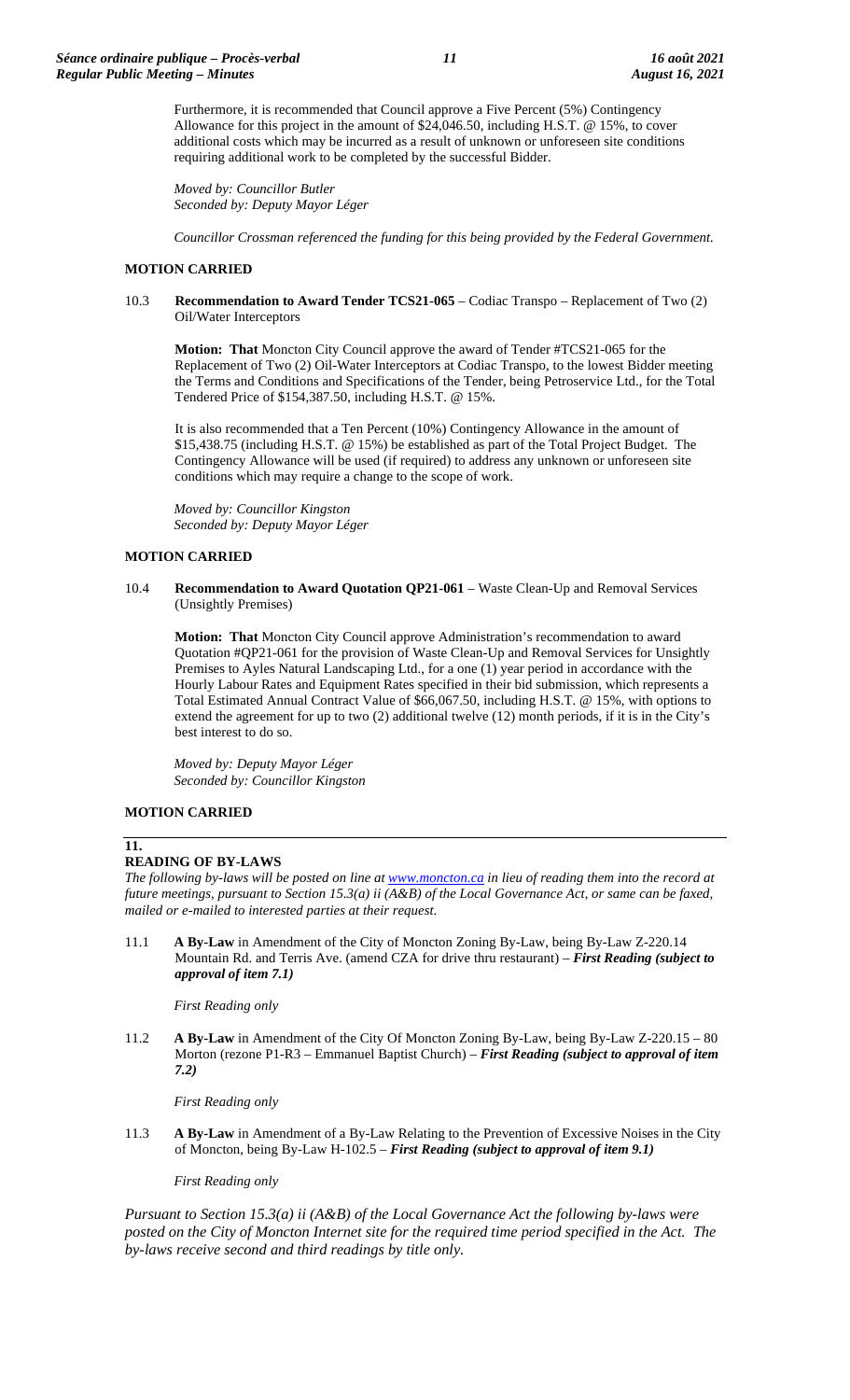11.4 **A By-Law** in Amendment of a By-Law Relating to the Adoption of the City of Moncton Municipal Plan, being By-Law Z-113.30 – Bulman/Mountain – *Second & Third Readings (subject to approval of item 7.3)*

**Motion: That** the Clerk give second reading to By-Law Z-113.30.

*Moved by: Councillor Butler Seconded by: Councillor Edgett*

## **MOTION CARRIED**

*The Clerk gave second reading to by-law Z-113.30*

**Motion: That a By-Law** in Amendment of a By-Law Relating to the Adoption of the City of Moncton Municipal Plan, being Z-113.30 be given third reading and that it be ordained and passed that the Mayor and City Clerk be authorized to sign same and affix the Corporate Seal of the City of Moncton thereto.

*Moved by: Councillor Butler Seconded by: Councillor Steeves*

*The Clerk gave third reading to by-law Z-113.30*

### **MOTION CARRIED**

11.5 **A By-Law** in Amendment of the City of Moncton Zoning By-Law, being By-Law Z-220.6 – Bulman/Mountain – *Second & Third Readings (subject to approval of item 7.3)*

**Motion: That** the Clerk give second reading to By-Law Z-220.6.

*Moved by: Councillor Butler Seconded by: Councillor Steeves*

### **MOTION CARRIED**

*The Clerk gave second reading to by-law Z-220.6*

**Motion: That a By-Law** in Amendment of the City of Moncton Zoning By-Law, being Z-220.6 be given third reading and that it be ordained and passed and the Mayor and City Clerk be authorized to sign same and affix the Corporate Seal of the City of Moncton thereto.

*Moved by: Councillor Butler Seconded by: Councillor Steeves*

*The Clerk gave third reading to by-law Z-220.6*

### **MOTION CARRIED**

11.6 **A By-Law** in Amendment of the City of Moncton Zoning By-Law, being By-Law Z-220.13 – Main St./Lorentz Dr. – *Second & Third Readings (subject to approval of item 7.4)*

*The Clerk gave second reading to by-law Z-220.13*

**Motion: That a By-Law** in Amendment of the City of Moncton Zoning By-Law, being Z-220.13 be given third reading and that it be ordained and passed and that the Mayor and City Clerk be authorized to sign same and affix the Corporate Seal of the City of Moncton thereto.

*Moved by: Councillor Kingston Seconded by: Councillor Edgett*

*The Clerk gave third reading to by-law Z-220.13*

### **MOTION CARRIED**

11.7 **A By-Law** in Amendment of the City of Moncton Zoning By-Law, being By-Law Z-220.11 – 1888 Mountain Rd. – *Second & Third Readings (subject to approval of item 7.5)*

**Motion: That** the Clerk give second reading to By-Law Z-220.11.

*Moved by: Councillor Kingston Seconded by: Councillor Edgett*

#### **MOTION CARRIED**

*The Clerk gave second reading to by-law Z-220.11*